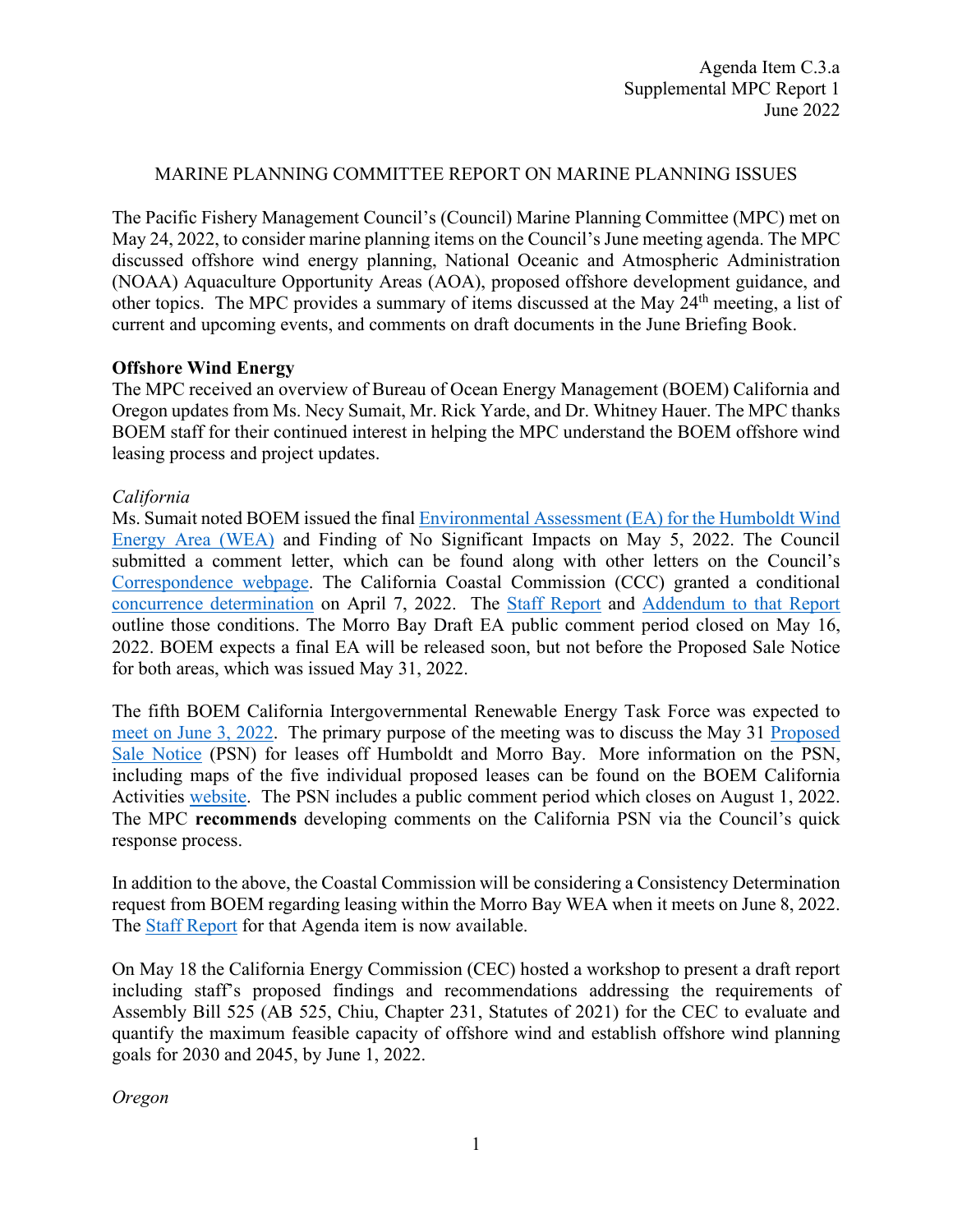Dr. Whitney Hauer addressed the Oregon Call Areas that were published April 28, 2022, in the *Federal Register* (FR). The FR notice and information on the [BOEM Oregon activities](https://www.boem.gov/renewable-energy/state-activities/Oregon) website contain information and charts related to the Oregon call areas; the public comment deadline is June 28. A draft letter was included in the Council's advanced briefing book and the MPC expects other Council advisory bodies (ABs) to suggest changes to the draft letter in time for Council review at its June meeting (see comments below).

Dr. Hauer noted several seafloor conditions descriptions were extracted from the OROWindMap database/website, including layers for corals and sponges, Dungeness crab, albacore, and pink shrimp fishing, additional fishing information layers, and more. The URLs for those maps are included in the PowerPoint [presentation.](https://www.pcouncil.org/documents/2022/06/boem-slides.pdf/) She also spoke to the maps that show the slopes of some offshore areas that may be challenging to wind energy developers due to the steepness of the slope. Dr. Hauer said a document detailing how to include URLs for user-generated OROWindMap data, helpful to illustrate public comments relative to fishing activity, for example, is available at: [https://www.boem.gov/sites/default/files/documents/renewable-energy/state-](https://www.boem.gov/sites/default/files/documents/renewable-energy/state-activities/OROWindMapPublicComments.pdf)

[activities/OROWindMapPublicComments.pdf.](https://www.boem.gov/sites/default/files/documents/renewable-energy/state-activities/OROWindMapPublicComments.pdf) The public comment portal for the Oregon Call Areas is currently open on Regulations.gov [\(docket BOEM-2022-0009\)](https://www.regulations.gov/search?filter=BOEM-2022-0009) and all public comments are posted to the docket as they are received.

During the May 24<sup>th</sup> meeting, MPC members noted high concentrations of fishing activity in the Oregon call areas off both Coos Bay and Brookings. The whiting fleets, in particular, were utilizing both areas consistently during the month. Establishing offshore wind farms in these areas in the future would displace these fleets from the fishing grounds and increase their operational costs to fish elsewhere.

MPC members also requested clarification about how the Call Areas would be winnowed down to WEAs and whether the WEAs would be limited to an expected 3 Gigawatts (GW) of offshore wind potential (the magnitude of the Call Areas could represent roughly 14 GW). Dr. Hauer said the WEAs would be established with an objective of 3 GW capacity, in line with state goals determined through the Oregon Task Force process, current transmission line/electric grid availability, and in House Bill 3375. WEAs representing greater than 3 GW may be established, that could be narrowed down further, after the WEAs are finalized and after the environmental analyses for site preparation and construction and operations plans are completed. BOEM has not decided on a final size for the WEAs, even though BOEM is asking interested developers to target projects to achieve a total of 3 GW. MPC members noted it is difficult to provide comprehensive comments to BOEM on how to reduce the size and scope of the Call Areas to WEAs when there is no size established as a target. WEAs could be reduced further in the future upon discovery of environmental concerns during the analyses. However, the process to reduce the Call Areas to WEAs is not designed to reach a specific GW goal; rather, it is to identify areas most suitable to support offshore wind.

In a similar vein, MPC members questioned whether offshore wind (OSW) development could be moved deeper than 1300 m, as was recently proposed for two areas on the Central Atlantic coast (call areas E and F, at 2500-2600 m, see: [https://www.boem.gov/renewable-energy/state](https://www.boem.gov/renewable-energy/state-activities/central-atlantic-activities)[activities/central-atlantic-activities\)](https://www.boem.gov/renewable-energy/state-activities/central-atlantic-activities). BOEM representatives said a new Call would likely have to be issued, since the original planning area along the Oregon Coast was in Federal waters to a depth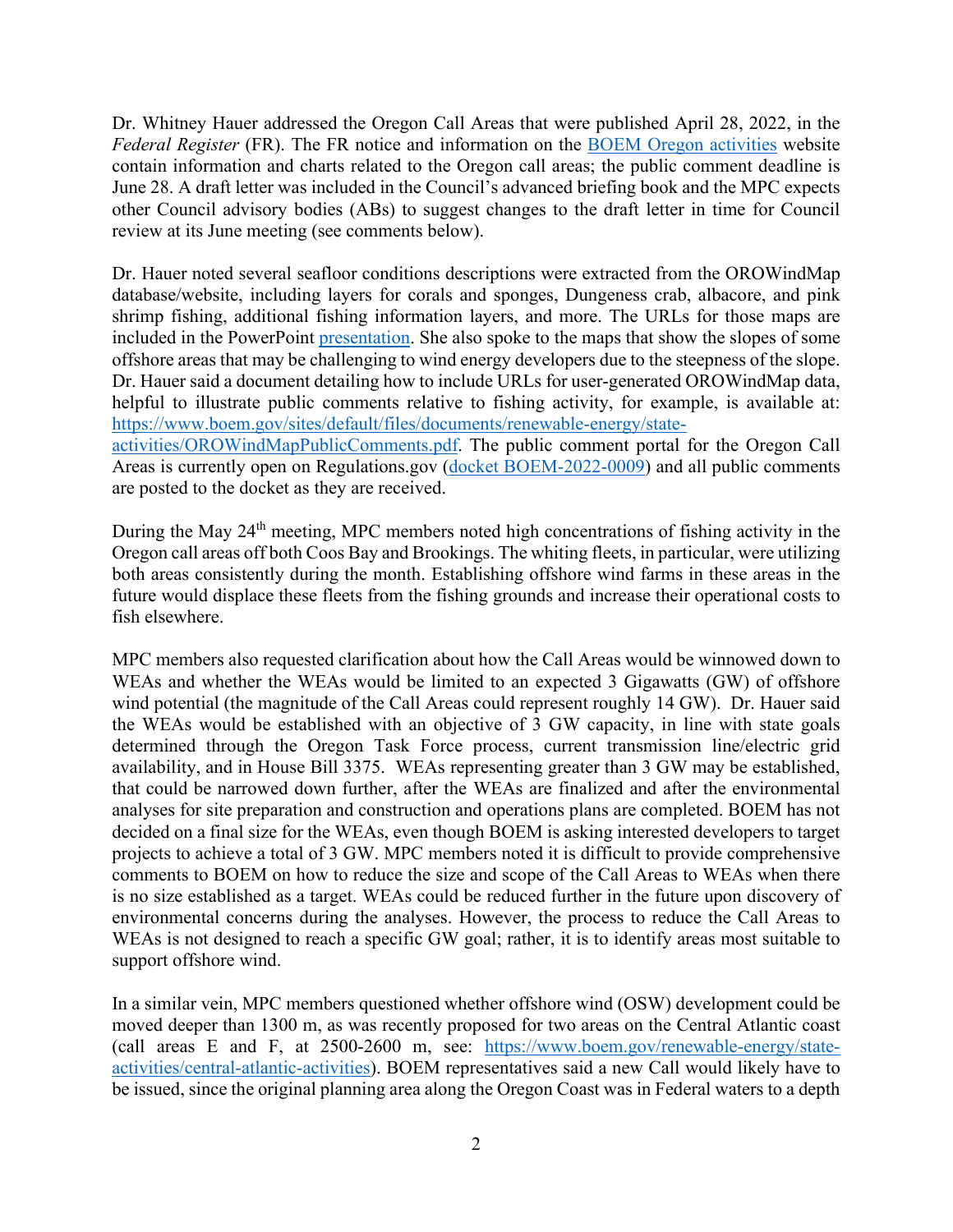of 1300 m. At the same time, the current call for information requests that developers provide information for consideration of placing turbines in deeper waters in the future. BOEM simply provides access to the outer continental shelf; whether OSW is developed in those areas depends on factors such as the costs of the project(s), state procurement goals, obtaining power purchase agreements, project competitiveness, etc. BOEM representatives noted that the bathymetry in depths beyond 1300 m off the Pacific coast are typically steeper and more varied than on the Atlantic Coast.

BOEM also said the proposed Bandon call area was dropped from the final Call for Information for several reasons, primarily because BOEM heard from Task Force members in February that the Bandon area contained the Coquille Bank ("Bandon High Spot") and that it was an important marine habitat and that rocky reefs and places like the Coquille Bank are important for multiple interests. The Call also asks for additional information regarding seafloor habitats and areas of large rocky reef habitats.

# **Draft Oregon Call Areas Letter**

The June Briefing Book includes a draft letter in response to BOEM's Call for Information regarding Oregon OSW Call Areas. The MPC provides these suggested edits (based on informal input from Habitat Committee (HC) members), which are focused primarily on the Habitat section of the [draft letter:](https://www.pcouncil.org/documents/2022/05/c-3-attachment-1-draft-oregon-call-areas-letter.pdf/)

- 1. The habitat comments in the draft letter should be more fully fleshed out and there are additional habitat issues and data needs to include. The focus of the Call Notice is to provide specific information about resources/uses in and near the Call Areas, and comments should generally focus on those aspects.
- 2. Add discussion of the Magnuson-Stevens Fishery Conservation and Management Act (MSA) essential fish habitat (EFH) provisions and Council's authority regarding EFH.
- 3. Expand discussion on conservation designations (Essential Fish Habitat Conservation Areas (EFHCAs) and Habitat Areas of Particular Concern (HAPC)).
- 4. Expand discussion on the habitat resources and conservation designations in each Call Area that could be affected by wind energy activities and development, including EFHCAs, rock HAPCs, corals, methane seeps, and wind wake effects on ocean dynamics. Recommend locating WEAs away from these ecosystem resources until the effects are determined to be benign or create sufficiently sized buffers around these resources.
- 5. Include comment on the need for a geospatial compatibility analysis to inform WEA siting and recommend that BOEM consider assistance from the National Centers for Coastal Ocean Science.
- 6. Additional data is needed, including additional U.S. Geological Service, Pacific Marine Environmental Laboratory, and other seafloor mapping, methane seeps, and biogenic data not currently in OROWindMap to inform analyses and WEA siting decisions. Apply Coastal and Marine Ecological Classification Standard to identify all rocky habitat.
- 7. Ensure concise text and consistent grammar and tone throughout.

## **Policy/Guidance document**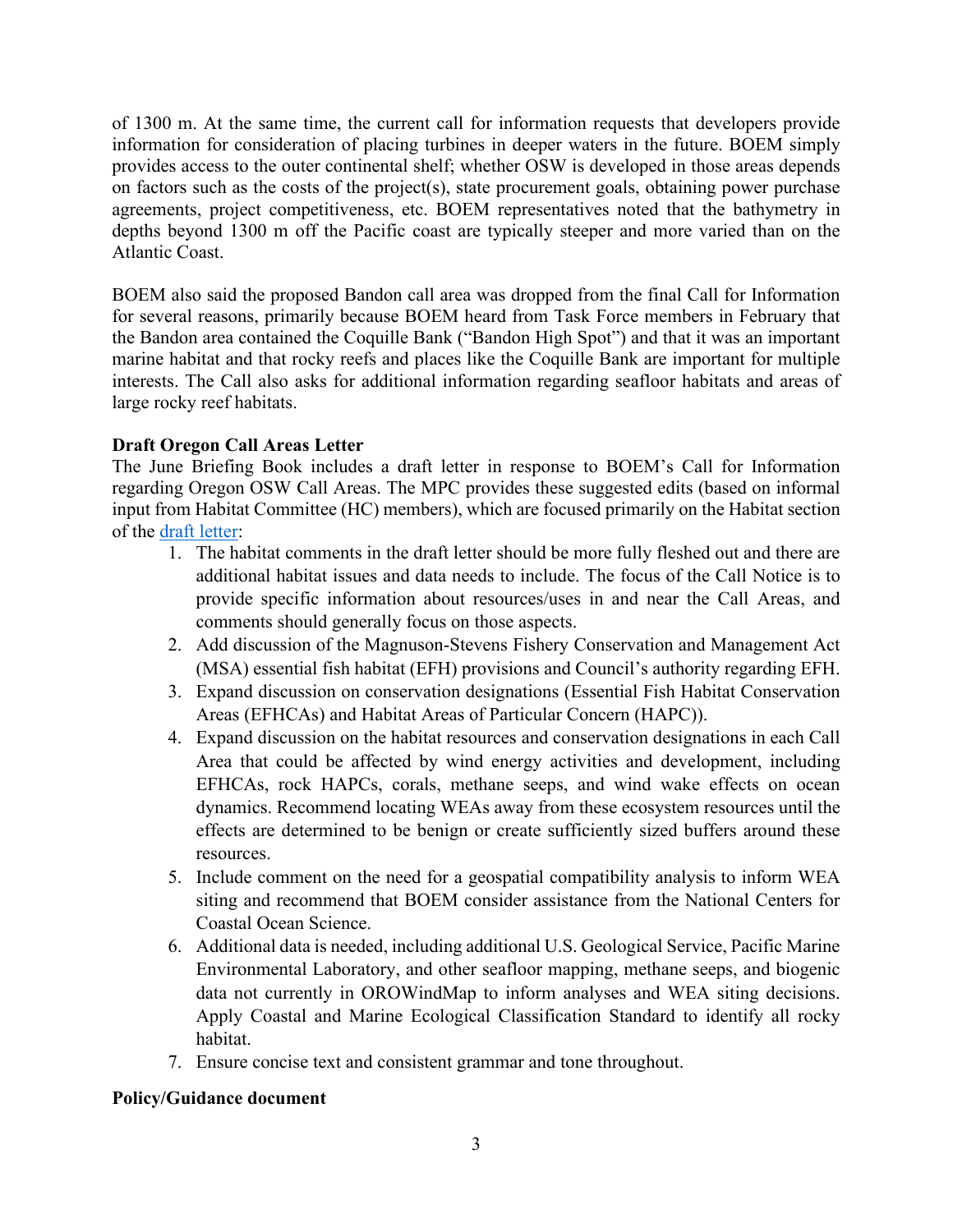The MPC discussed the Draft Proposed Policy Guidance for Offshore Development Activities provided in the briefing book for the June Council meeting [\(Agenda Item C.3, Attachment 2\)](https://www.pcouncil.org/documents/2022/05/c-3-attachment-2-draft-policy-guidance-document.pdf/). The MPC looks forward to hearing the recommendations the Council receives on that draft document at its June 2022 meeting. The MPC envisions this document to be a living document that can be updated/modified as additional information becomes available.

The MPC **recommends** that the Council incorporate the comments of its Advisory Bodies and the public into the draft document, as the Council deems appropriate, and then adopt that revised draft for public review in advance of the next Council discussion of Marine Planning matters. We also provide the following suggested minor revisions and additions to the draft version of the document in the June 2022 briefing book:

- 1. Revise the "Purpose" section of the document to provide the following clarifying language: *The Council is responsible for managing federal fisheries off the West Coast in a manner that is both biologically sustainable and protective of sensitive habitats. Considering the potential impacts of human actions in the marine environment is complex and varies regionally and by fishery. While this document outlines overarching considerations and expectations, it cannot replace focused study of the issues or direct and extended meaningful engagement with the Council and its advisory bodies and stakeholders. Direct engagement is especially preferred for projects with the potential to cause adverse effects on fisheries, fishing-dependent communities, and essential fish habitat. The Council process is deliberative, science-based, open, and transparent. The ongoing dialogue between the Council, fisheries stakeholders, and the public strengthens the decisionmaking process.*
- 2. Add reference to recreational benefits in first bullet point.
- 3. Ensure that recreational fisheries are included in the "Objectives" section. Also, in the "Objectives" section, note that mitigation measures, when required, must be materially effective and may be necessary to recompense stakeholders and/or communities for socioeconomic losses.
- 4. Add language in the "Habitat and Fishery Resources" section of the document to note the relatively high level of biodiversity in the California Current Ecosystem, which is a characteristic of eastern boundary currents, and which can cause additional challenges for understanding the potential effects of an action on the species and fisheries within the ecosystem.
- 5. Add language in that same section to recognize that Council-managed species are likely to change their distributions over time, and that fisheries will also likely shift to continue to harvest those species. Include mention of possible expansion of groundfish fisheries in the post-rebuilding era. Offshore developments in areas that are open to groundfish fishing would curtail the ability of fishermen and seafood processors to maintain viable operations.
- 6. Add language in that same section to address the role of estuaries and other nearshore habitats as nurseries for many species, particularly including coastal pelagic species (CPS) and several state-managed fisheries.
- 7. Add language in that same section to mention the importance of Dungeness crab fisheries to West Coast fishing communities, while acknowledging that those are state- and tribemanaged fisheries.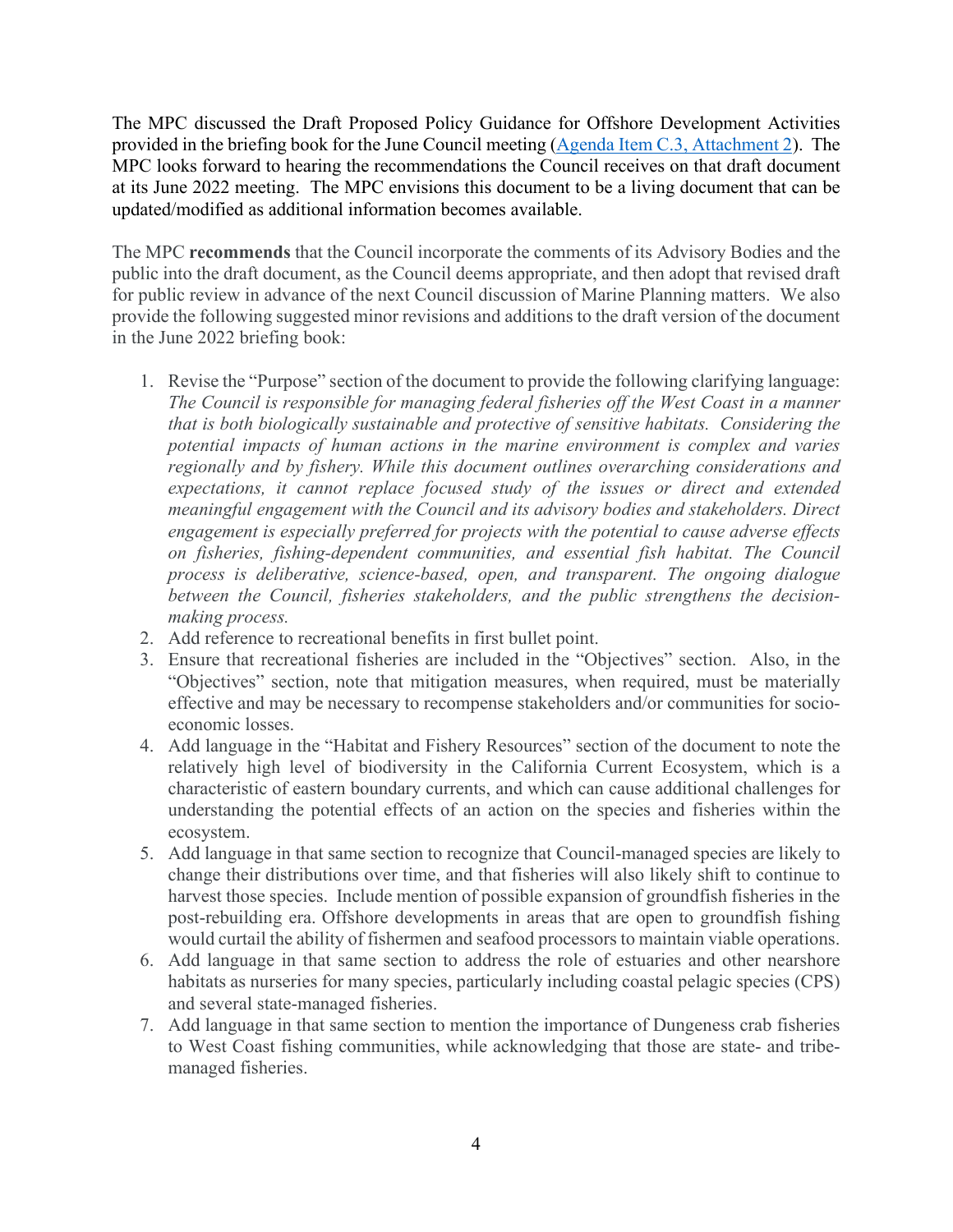- 8. Under Pacific Coast Groundfish: add note that Pacific Coast Groundfish management has resulted in rebuilt stocks and national recognition for conservation and management success.
- 9. Include note that ex-vessel value does not accurately reflect downstream benefits and economic impact.
- 10. In the section on "Potential impacts from offshore development activities," note that: anchor chain or cable movement on the seabed may cause scouring and sediment plume formation, and that when offshore activities displace fisheries, fisheries effort compaction could result in localized stock depletion and a drop in Catch per Unit of Effort.
- 11. In the "Other fisheries-related activities and resources likely to be impacted by offshore development," add language about: the downstream economic benefits of fisheries to fishing communities, and the potential effects off offshore wind installations on upwelling, primary productivity, and other wind wake effects.
- 12. In the "Expectations for analysis, monitoring, and avoiding impacts to fisheries and habitats," supplement prioritization for non-fishing activities to occur offshore of 1300 m depth with mention of recent East Coast offshore wind installation proposed for waters out to 2600 m depth.
- 13. Under #16 of the guidance document, note that lessees should employ a fisheries liaison "selected by fishermen and processors."
- 14. Under #17 of the guidance document, add note that community benefits agreements should utilize independent studies, e.g., Sea Grant or universities to establish severity of impacts.
- 15. Intent of document still unclear. Internal for Council and ABs or external for Action Agencies? Council should clarify intent. If purpose of document is to provide ABs with specific text for letters, scope of document is broader than necessary. However, if document is meant to be shared with Action Agencies, further editing is needed to ensure consistent with MSA regulatory authorities and language.
- 16. Consider renaming the document from "Offshore Development" to "Ocean Industry" to more accurately describe the intent of the guidance document.
- 17. Describe cumulative effects.
- 18. Create a single section for EFH and HAPC regulatory language and descriptions, rather than split between various sections and footnotes.
- 19. Describe fishery resources consistent with MSA; fishing industry is distinct from its resources.
- 20. Move discussion of fisheries impacts into the impacts section of the document or create two separate impact sections for fisheries and habitat/ecosystem.
- 21. Most of the impacts described are for OSW only. This guidance document is intended to address several types of ocean industries. Either expand the impacts section to include other types of impacts or narrow scope of this guidance to OSW only.
- 22. Remove redundancies throughout (e.g., impacts noted in bulleted list do not need to be discussed separately).
- 23. Ensure concise text, consistent tone, and grammatical fixes throughout.
- 24. Create numbered sections and Table of Contents to improve readability.

## **NOAA AOAs**

Ms. Diane Windham, California Aquaculture Coordinator for the National Marine Fisheries Service (NMFS) West Coast Region (WCR), provided an overview of the recent publication in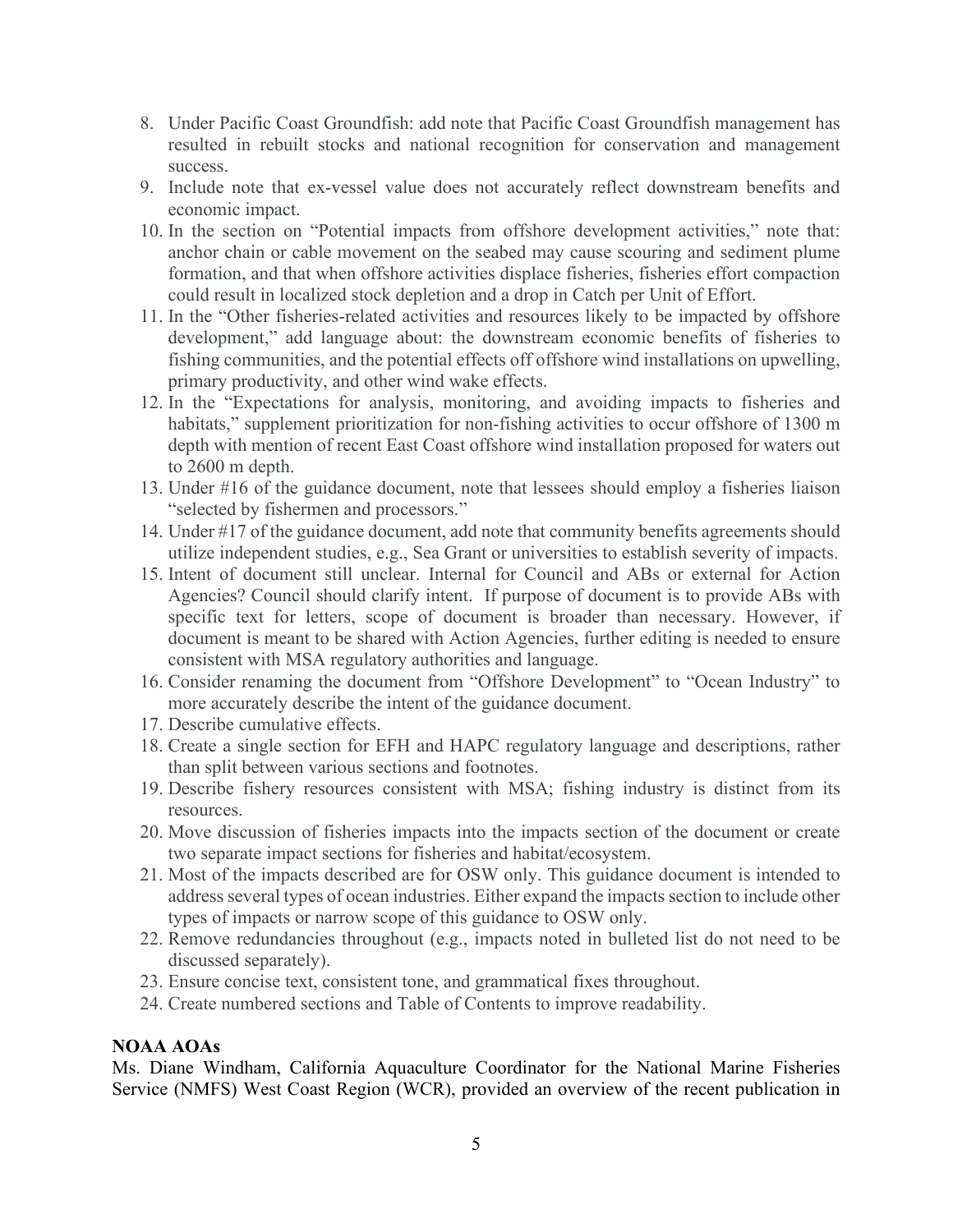the Federal Register of NOAA's Notice of Intent (NOI) to prepare a Programmatic Environmental Impact Statement (PEIS) for the proposed identification of one or more AOAs to be located in Federal waters off the coast of Southern California (see 2022-11010.pdf (govinfo.gov). NOAA has been designated the lead agency for the proposed action with the following cooperating agencies: Environmental Protection Agency Region 9, United States Coast Guard Region 11, and U.S. Army Corps of Engineers, Los Angeles District. NOAA has a webpage dedicated to the NOI, which requests public input on 16 specific items. While the MPC acknowledges that each of the items is important, a smaller subset may be particularly important to the Council family:

(4) Types of aquaculture (e.g., finfish, shellfish, seaweed, integrated multi-trophic aquaculture) that could be supported and/or analyzed.

(5) Potential impacts to biological, physical, social, cultural, and economic resources.

(10) Potential interactions with protected species, essential fish habitat, and other sensitive habitats.

(11) Potential interactions with commercial and recreational fishing industries, tourism and recreation, and other offshore ocean users.

The public comment period closes on July 22, with two public scoping meetings scheduled for June 27, 12:00 p.m. – 2:00 p.m. and July 11, 5:00 p.m. – 7:00 p.m. The MPC **recommends** that the HC and MPC collaborate on a comment letter for Council consideration via the quick response procedure after the June meeting. The comment letter could address any or all of the 16 specific items; but should focus on the four items listed above, on potential habitat and fishery impacts, and on any missing or incorrect elements in the AOA Atlas for Southern California.

## **Other Updates**

Olympic Wind unsolicited lease request off Washington

BOEM did not have a detailed update for the MPC on the Olympic Wind unsolicited lease proposal except to say that they were reviewing the applicant's legal, technical, and financial qualifications. They did not have a timeframe on when that review would be completed. Mr. Corey Niles, the representative from the Washington Department of Fish and Wildlife (WDFW), noted the Olympic Wind project was part of the agenda for the April 20 meeting of the Washington Coastal Marine Advisory Council (WCMAC) and that discussions among the state, BOEM, and coastal treaty tribes had begun on the topic of establishing a task force or pursuing other options for joint planning, coordination, and stakeholder engagement. An effective process and schedule for fisheries stakeholder engagement is required by the state's marine spatial plan. The Olympic Wind developer and others believe that competitive interest in areas off Washington is likely. This raises the possibility that the focus will broaden to consider more than just the area identified by Olympic Wind. Mr. Niles also highlighted the need for regional cooperation. The proposed Olympic Wind site and areas where wind energy development would be most likely off Washington are also important to other West Coast fishing communities. These topics will next be discussed at the June 15 WCMAC meeting. WCMAC meetings are open to the public and offer the opportunity for public testimony.

#### **Upcoming events, meetings, and comment opportunities**

• Oregon Call Areas letter due **June 28**. More information is HERE.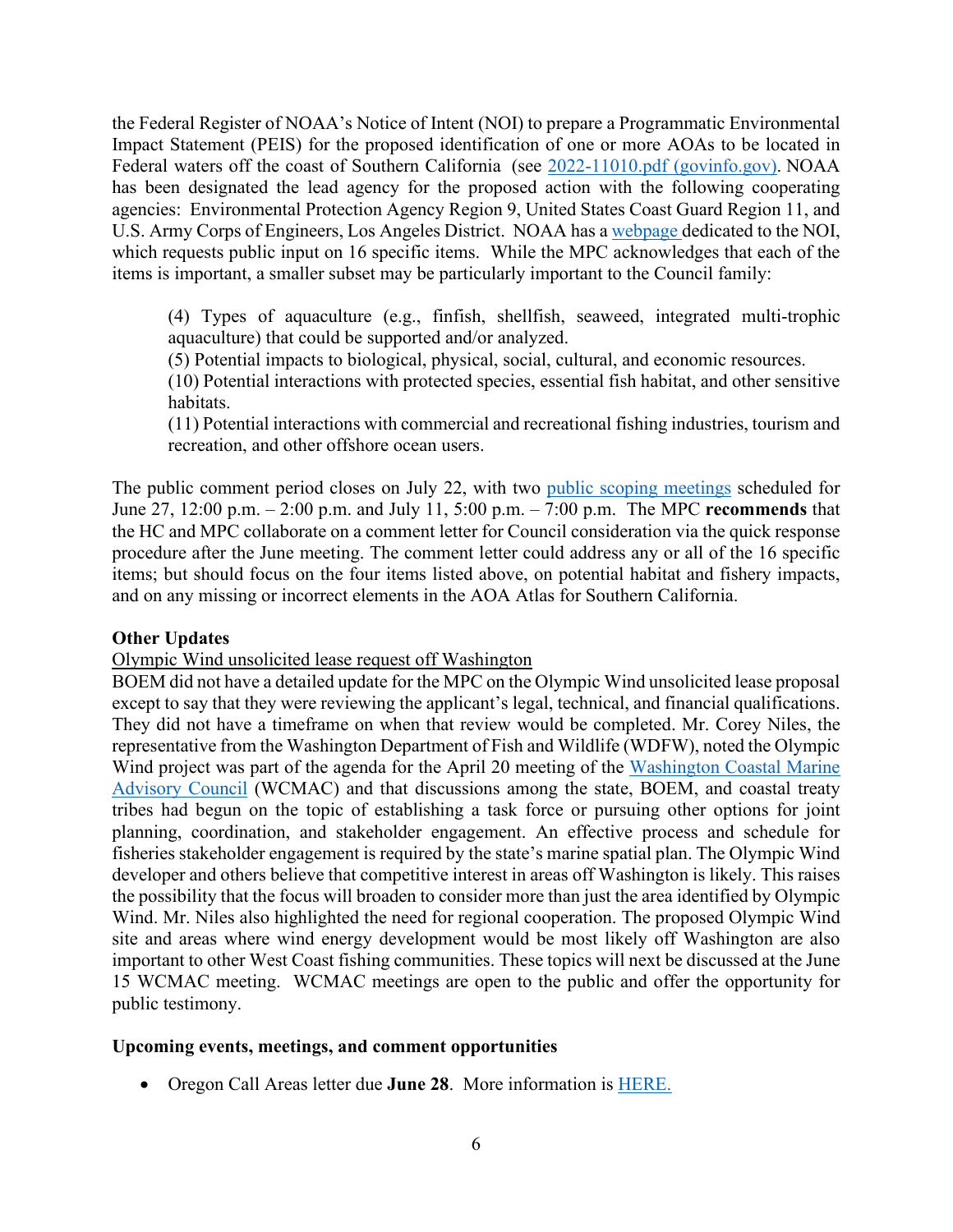- NOAA AOA public meetings **June 27 and July 11, 2022.**
- NOAA AOA comments due **July 22, 2022**. More information is HERE.
- California Proposed Sale Notice. On 5/31 BOEM published the PSN in the Federal Register with a 60-day comment period ending **August 1, 2022**.
- BOEM-California Renewable Energy Interagency Task Force meeting. **June 3, 2022** 9:00  $am - 1:00 \text{ pm}$  (PDT). The meeting is open to the public. Topics will include updates since the July 2021 Task Force meeting; the California PSN; and next steps for offshore wind off California's north and central coasts. Click HERE for more information and to register.
- California Coastal Commission hearing for Morro Bay WEA. **June 8, 2022**. BOEM seeks concurrence from the CCC that BOEM's leasing and leasing activities in the WEA are consistent with California's Coastal Management Program. The CCC staff report with recommended conditions can be found HERE.
- Washington Coastal Marine Advisory Council (WCMAC) Meeting. **June 15, 2022**. The WCMAC will discuss the unsolicited OSW lease request BOEM received. Agenda will be posted HERE.
- Upwelling Study from Integral Consulting webinar presentation. **June 16, 2022, 1 p.m**. Pacific Offshore Energy Trust (POET) will host this webinar. Register in advance HERE.
- Draft BOEM mitigation guidance. BOEM recently announced four public meetings on draft guidance on ways to mitigate impacts from OSW projects on commercial and recreational fisheries and fishing. The guidance was developed based on public input received in late 2021. The **four public meetings in June 2022** are intended primarily for commercial and recreational fishermen on the West Coast, the Gulf, and the Atlantic Coast, as well as developers. However, the meetings are open to the public.
	- Developers meeting: Tuesday, June  $14$ ,  $1:00 3:00$  p.m. ET
	- East Coast meeting: Wednesday, June 15, 9:00 11:00 a.m. ET
	- Gulf of Mexico meeting: Thursday, June 16, 9:00 11:00 a.m. CT
	- Pacific Coast meeting: Thursday, June  $16$ ,  $1:00 3:00$  p.m. PT
- Oregon Offshore Wind Energy Input Opportunities, facilitated by the Oregon Trawl Commission, the Midwater Trawlers Cooperative, and BOEM:
	- Newport, Oregon, Best Western Plus Agate Beach Inn; Wednesday, June 15, 2022, 8:00 a.m. – 12:00 p.m. Register HERE.
	- North Bend, Oregon, The Mill Casino; Thursday, June  $16, 2022, 8:00$  a.m.  $-12:00$  p.m. Register HERE.
	- Gold Beach, Oregon, Curry County Fairgrounds, Friday, June 17, 2022, 8:00 a.m. 12:00 p.m. Register HERE.